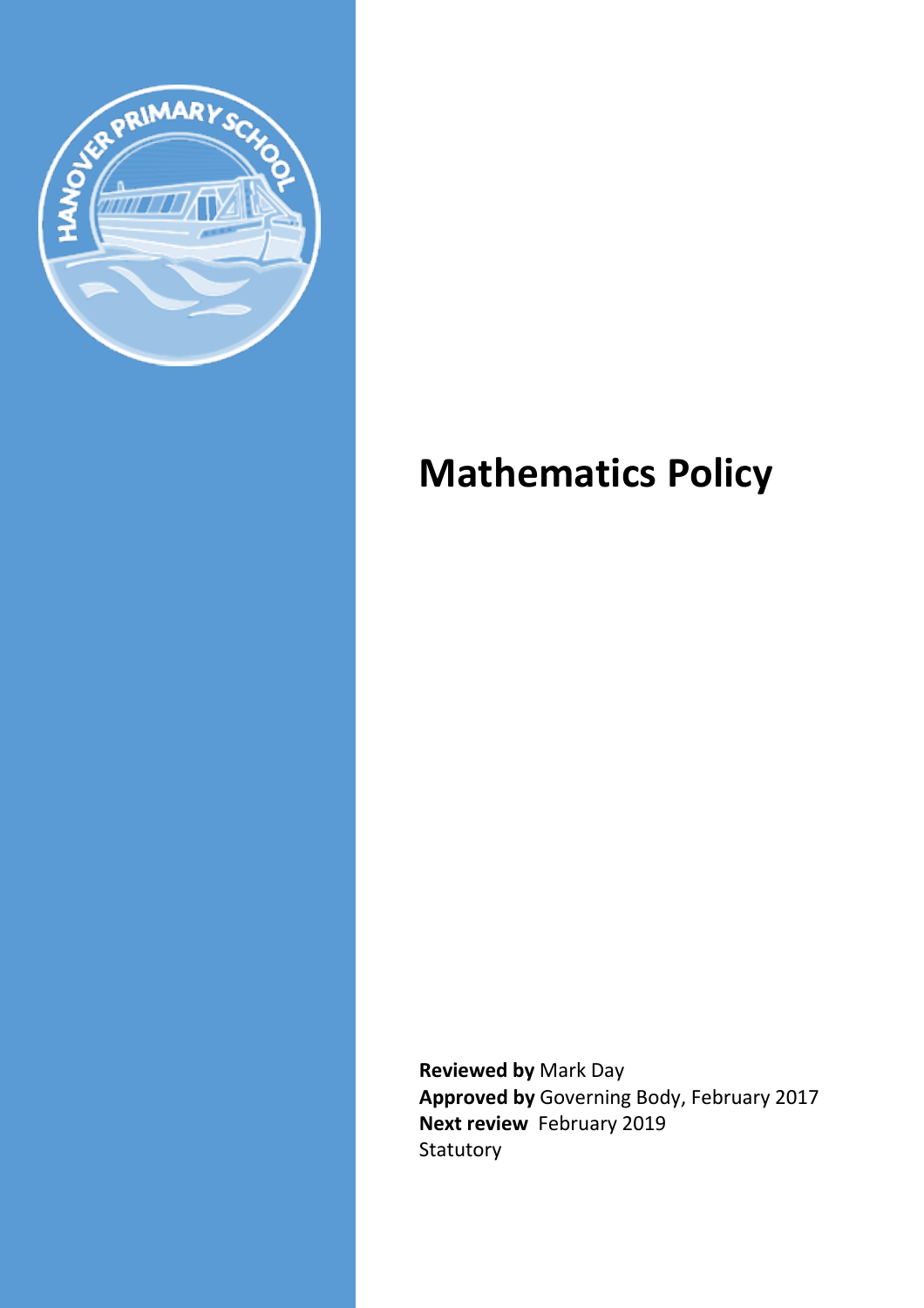#### **Introduction**

2. **Rationale** 

## 3. **Equal Opportunities**

- 4. **Principles**
- 5. **Aims**
- 5.1 General
- 5.2 Specific

## 6. **Provision**

6.1 SEN

6.2 Booster Groups

# 7. **Principles of Teaching & Learning**

- 7.1 Mastery
- 7.2 Teaching Resources
- 7.3 Teaching Methods
- 7.4 Pupil Support & Differentiation
- 7.5 Productivity & Practice

# 8. **Organisation of Teaching and Learning**

- 9. **Homework**
- 10. **The Environment**
- 11. **Curriculum Planning**
- 12. **ICT**
- 13. **Assessment**
- 13.1 Marking
- 13.2 Record Keeping
- 13.3 Target Setting
- 13.4 Reporting Procedures

#### 14. **Role of Manager**

- 14.1. Role of the Head Teacher
- 14.2 Role of the co-ordinator
- 14.3 Role of the class teacher

14.4. Role of the Governing body

#### 15. **Performance Indicators**

# 16. **Parental Involvement**

# **1. INTRODUCTION**

Mathematics equips pupils with the uniquely powerful set of tools to understand and change the world. These tools include logical reasoning, problem solving skills and the ability to think in abstract ways. Mathematics is important in everyday life. It is integral to all aspects of life and with this in mind we endeavour to ensure that children develop a healthy and enthusiastic attitude towards mathematics that will stay with them.

The National Curriculum order for mathematics describes what must be taught in each key stage. Hanover Primary School follows the new 2014 National Curriculum for mathematics, which has been designed to raise standards in maths, with the aim that a large majority will achieve mastery of the subject.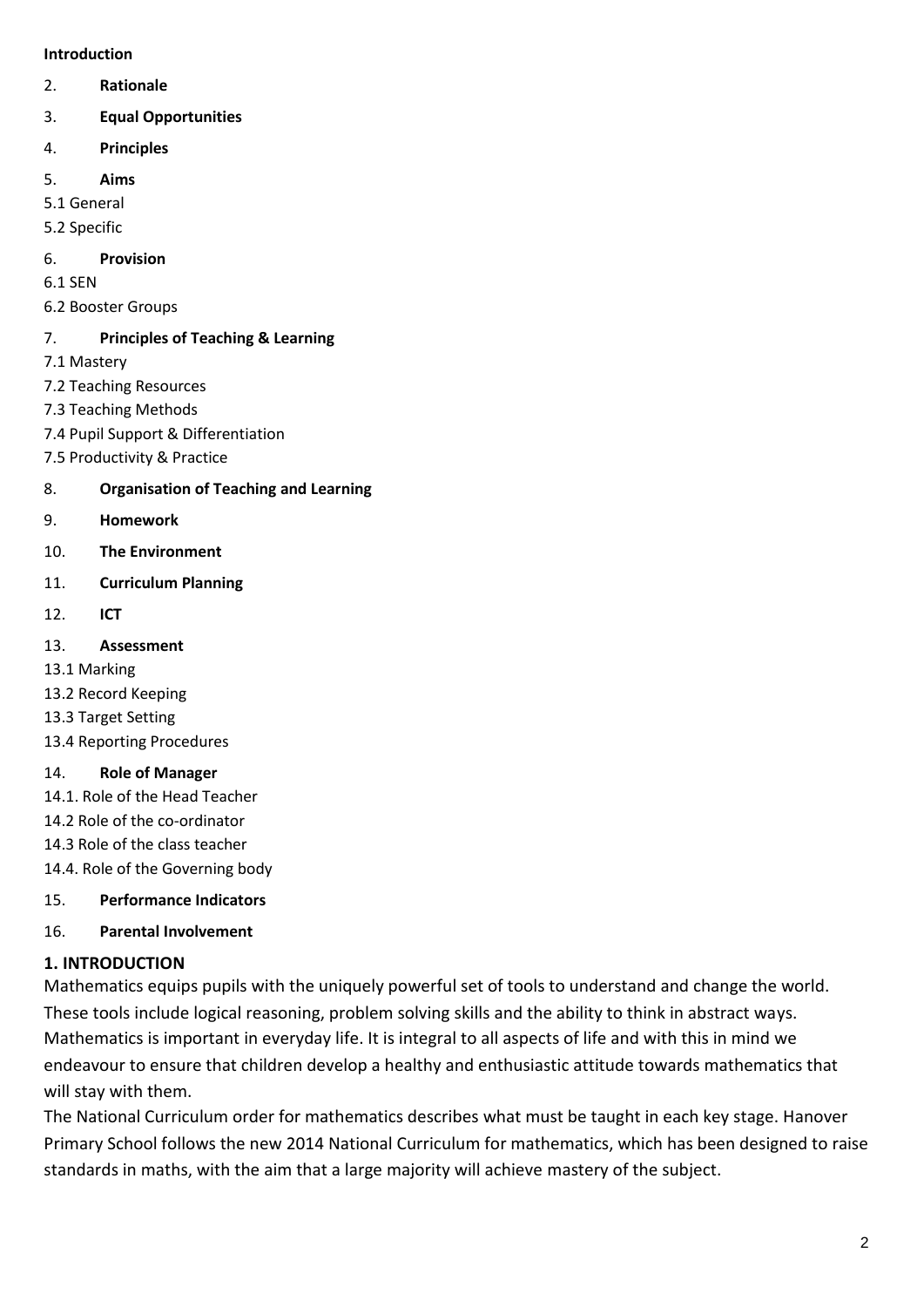## **2. RATIONALE**

All school policies form a corporate, public and accountable statement of intent. As a primary school it is very important to create an agreed whole school approach of which staff, children, parents, governors and other agencies have a clear understanding. This policy is the formal statement of intent for mathematics. It reflects the essential part that mathematics plays in the education of our pupils. It is important that a positive attitude towards mathematics is encouraged amongst all our pupils in order to foster selfconfidence and a sense of achievement. The policy also facilitates how we, as a school, meet the legal requirements of recent Education Acts and National Curriculum Requirements.

## **3. EQUAL OPPORTUNITIES**

We incorporate mathematics into a wide range of cross-curricular subjects and seek to take advantage of multicultural aspects of mathematics eg. Islamic patterns in RE.

All children have equal access to the curriculum regardless of their gender. This is monitored by analysing pupil performance throughout the school to ensure that there is no disparity between groups.

#### **4. PRINCIPLES**

The principles of Hanover Primary School for mathematics are:

- policy and provision are evaluated and reviewed regularly
- resources of time, people and equipment are planned, budgeted for and detailed when appropriate.
- the governing body of Primary School discharge their statutory responsibility with regard to mathematics
- cross curricular links will be highlighted where appropriate
- planning of mathematics ensures continuity and progression across all year groups and key stages

#### **5. AIMS**

#### **5.1 General**

We aim to provide the pupils with a mathematics curriculum, which will produce individuals who are literate, creative, independent, inquisitive, enquiring and confident. We also aim to provide a stimulating environment and adequate resources so that pupils can develop their mathematical skills to their full potential.

#### **5.2 Specific**

Our pupils should

- have a sense of the size of a number and where it fits into the number system
- know by heart number facts such as number bonds, multiplication tables, doubles and halves
- use what they know by heart to figure out numbers mentally
- calculate accurately and efficiently, both mentally and in writing and paper, drawing on a range of calculation strategies
- make sense of number problems, including non-routine problems, and recognise the operations needed to solve them
- explain their methods and reasoning using correct mathematical terms.
- judge whether their answers are reasonable and have strategies for checking them where necessary.
- suggest suitable units for measuring and make sensible estimates of measurements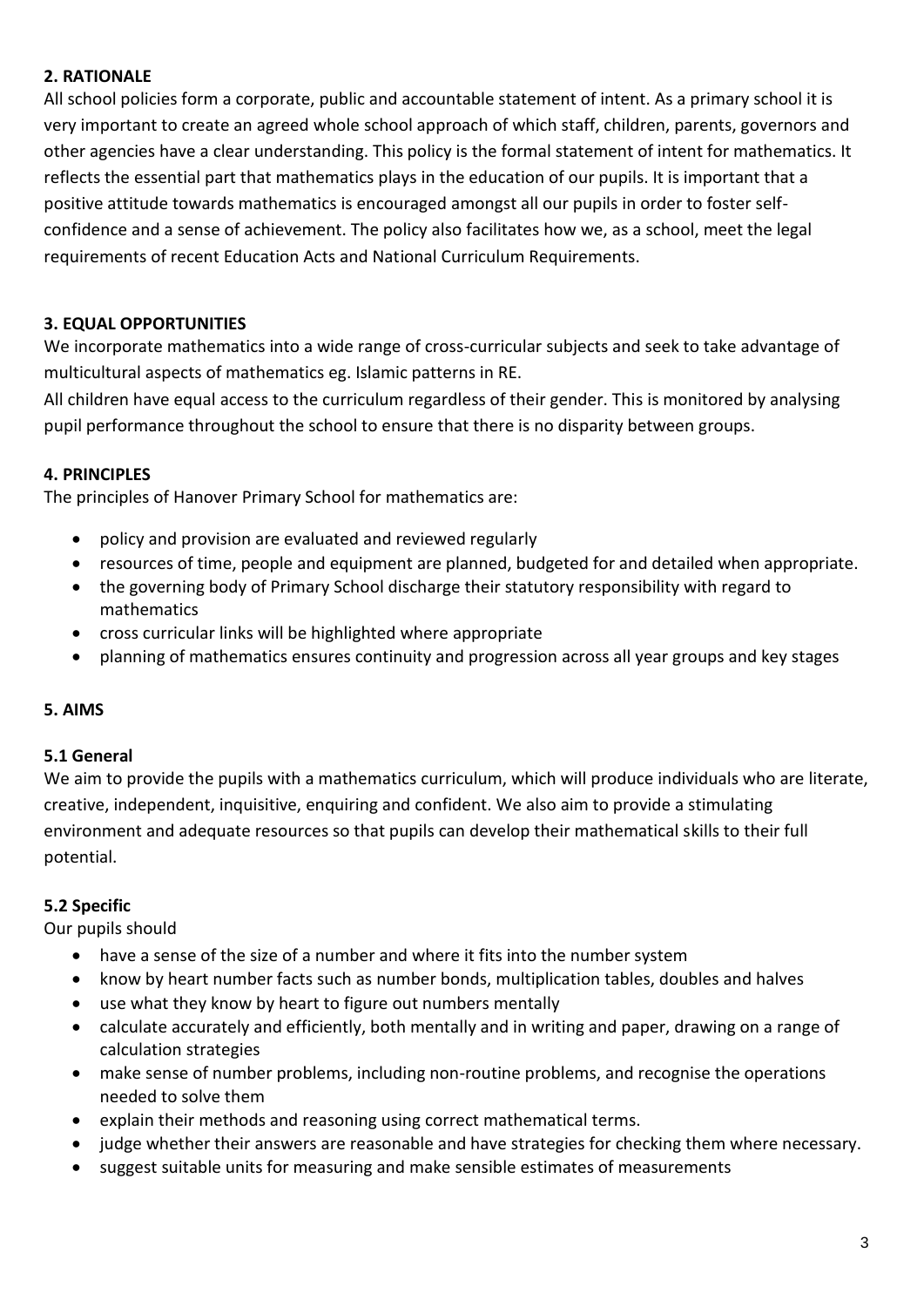- explain and make predictions from the numbers in graphs, diagrams, charts and tables
- develop spatial awareness and an understanding of the properties of 2d and 3d shapes

# **6. PROVISION**

Pupils are provided with a variety of opportunities to develop and extend their mathematical skills in and across each phase of education. Lessons may often follow the NNS format with a mental/oral starter, a main teaching activity and a plenary session, although they may also follow a more 'episodic' format, allowing for greater flexibility in the teaching and learning of mathematics. The teaching of mathematics at Hanover Primary School provides opportunities for:

- group work
- paired work
- whole class teaching
- individual work

Pupils engage in:

- the development of mental strategies
- written methods
- practical work
- investigational work
- problem solving
- mathematical discussion
- consolidation of basic skills and number facts

At Hanover Primary School we recognise the importance of establishing a secure foundation in mental calculation and recall of number facts before standard written methods are introduced. Mathematics contributes to many subjects within the primary framework and opportunities will be sought to draw mathematical experience out of a wide range of activities. This will give children the opportunities to apply and use Mathematics in real contexts.

'It is important that time is found in other subjects for pupils to develop their Numeracy Skills, eg. there should be regular, carefully planned opportunities for measuring in science and technology, for the consideration of properties of shape and geometric patterns in technology and art, and for the collection and presentation of data in history and geography' (NNS).

We endeavour at all times to set work that is challenging, motivating and encourages the pupils to talk about what they have been doing.

# **6.1 Special Educational Needs**

- All pupils take part in the daily numeracy lesson.
- Teachers plan lessons so that all pupils can be included and can make progress in the lesson.
- In oral work teachers plan a range of differentiated questions, with some targeted at specific pupils.
- Teachers also ask open questions that allow all children to take part.
- Teachers use a wide range of visual resources to illuminate meaning.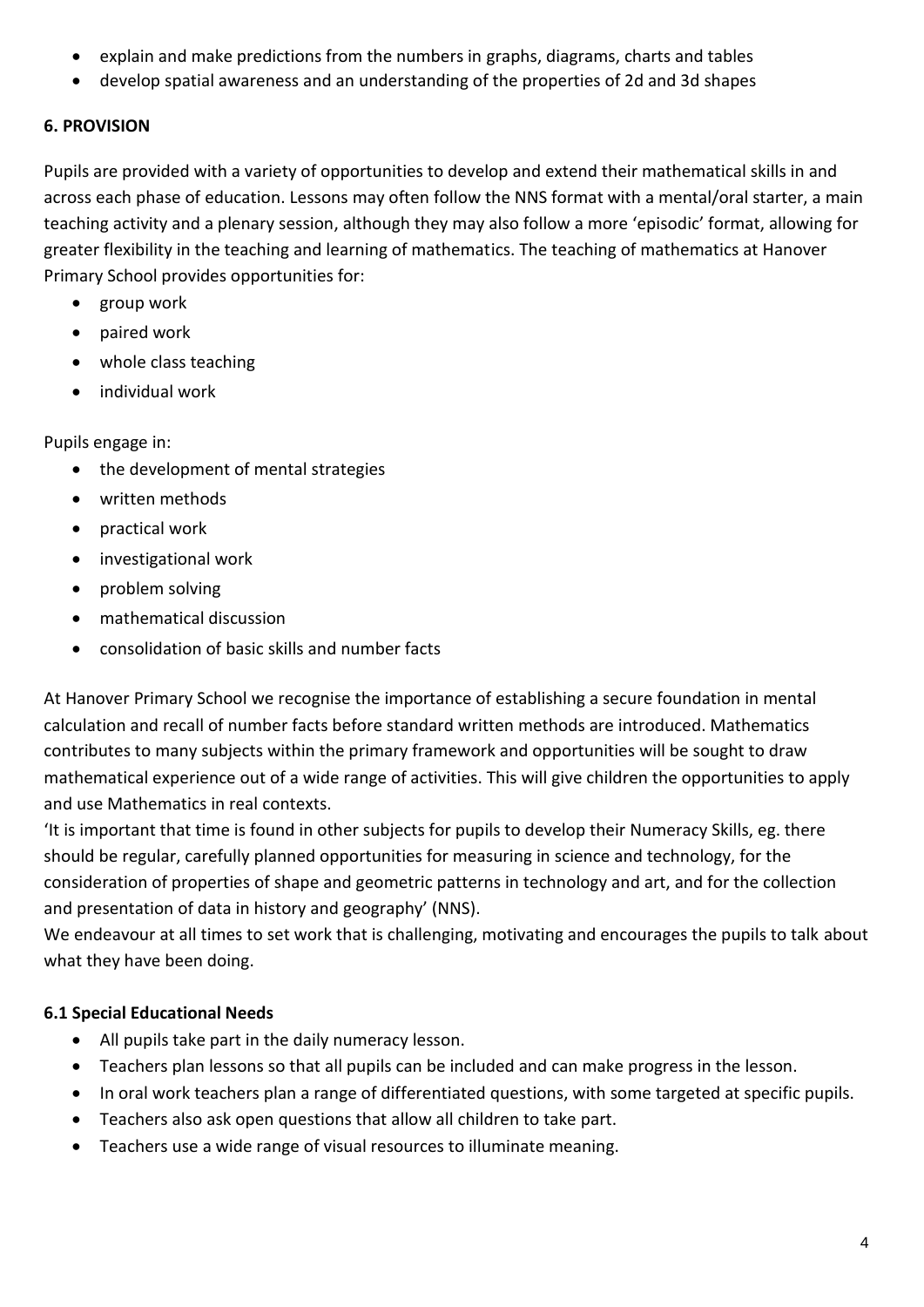- During whole class teaching, discreet help is given to particular children by teaching assistants where available.
- During activities, children are supported by teaching assistants where available.

See **SEN** policy for further details.

#### **6.2 Booster Groups**

Specific and targeted 'Booster Groups' take place in Year 5 and 6, rather than following a particular scheme they are designed to be responsive to the needs of the children and support their learning in class. These groups are run in conjunction with the individual's maths teachers and the mathematics manager. The sessions take place weekly, for an hour after school (outside of the daily mathematics session).

# **7. PRINCIPLES OF TEACHING AND LEARNING**

The expectation is that all teachers reinforce an expectation that all pupils are capable of achieving high standards in mathematics.

All pupils should become fluent in the fundamentals of mathematics, including through varied and frequent practice, so that pupils develop conceptual understanding and are able to recall and apply their knowledge rapidly and accurately to problems.

The expectation is that the majority of pupils will move through the programmes of study at broadly the same pace. When to progress should always be based on the security of pupils' understanding and their readiness to progress to the next stage.

Pupils who grasp concepts rapidly should be challenged through rich and sophisticated problems before any acceleration through new content. Those pupils who are not sufficiently fluent with earlier material should consolidate their understanding, including through additional practice, before moving on.

# **7.1 Mastery**

Mastery is all about ensuring that all children understand what we are teaching them. It therefore means teaching concepts at a slower pace and dealing with each aspect of that concept step by step, rather than spending a week on one aspect and a few days on another. The common result of this is that often (and particularly the less able) children do not fully understand the topic fully, so when the topic is taught again at a later date they don't appear to remember what they have been previously taught. We want children to 'master' what we teach them and this will happen more consistently through step by step teaching and lots of (varied) practice **within** the context itself and **different** contexts. Pupils need variation, or intelligent practice that allows them to see connections in mathematics and also allows them to **deepen** their understanding.

#### **7.2 Teaching resources**

A coherent programme of high quality curriculum materials is used to support classroom teaching. We currently use the '*White Rose Maths Hub'* (Year 1 – 6) scheme of work and resources to plan and support of mathematical teaching. In addition to this we use the 'Maths Hub' mastery materials developed in association with the NCETM to challenge our most able mathematicians where appropriate. Concrete and pictorial representations of mathematics are chosen carefully to help build procedural and conceptual knowledge together, preparing children to be ready for more abstract mathematical activities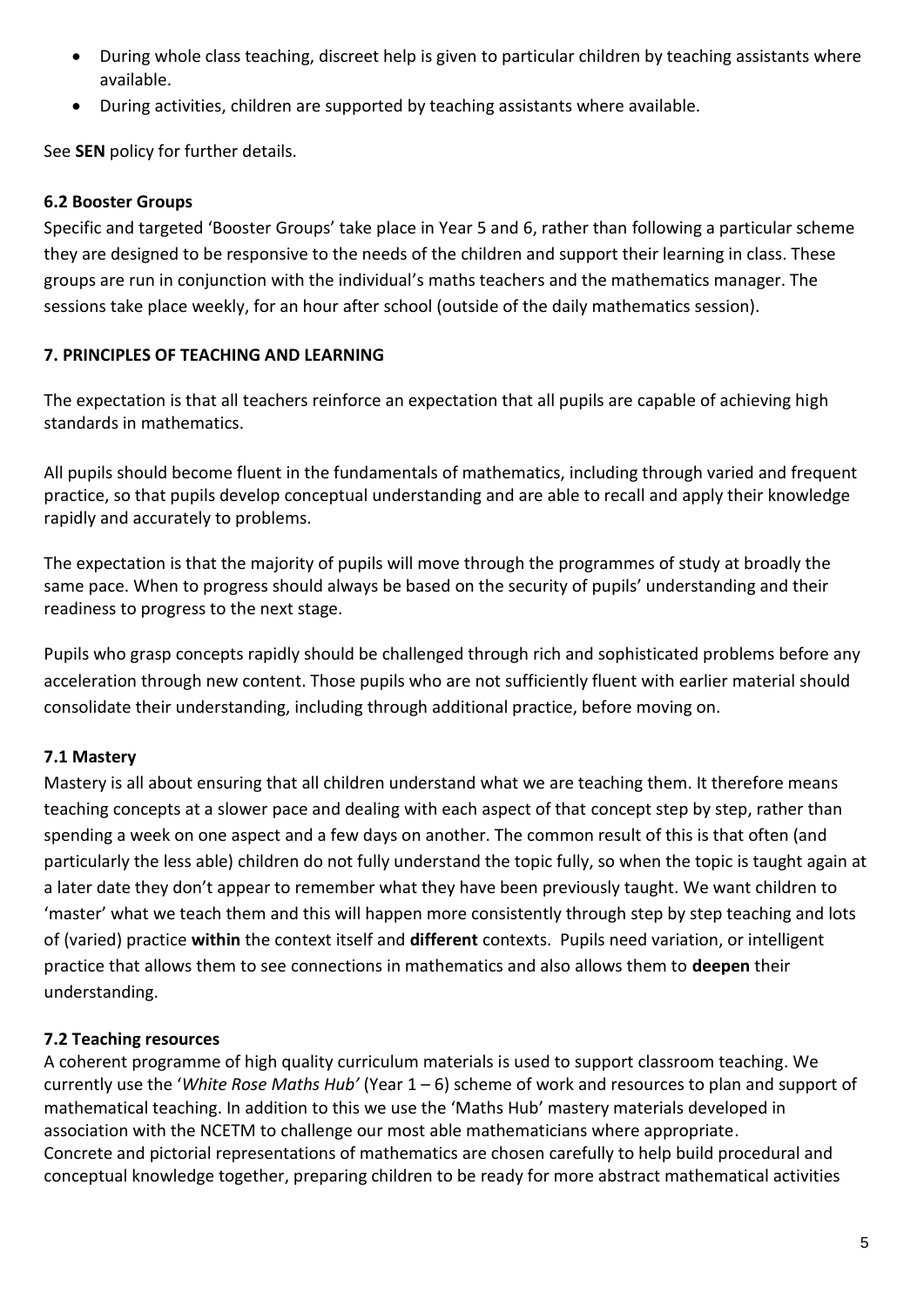and learning. Exercises have been structured with care to build deep conceptual knowledge alongside developing procedural fluency.

The focus is on the development of deep structural knowledge and the ability to make connections. Making connections in mathematics deepens knowledge of concepts and procedures, ensures what is learnt is sustained over time, and cuts down the time required to assimilate and master later concepts and techniques.

# **7.3 Teaching methods**

Teachers are clear that their role is to teach in a precise way which makes it possible for all pupils to engage successfully with tasks at the expected level of challenge. Precise questioning during lessons ensures that pupils develop fluent technical proficiency and think deeply about the underpinning mathematical concepts.

# **7.4 Pupil support and differentiation**

Taking a mastery approach, differentiation occurs in the support and intervention provided to different pupils, not in the topics taught, particularly at earlier stages. The aim is for little or no differentiation in content taught, but the questioning and scaffolding individual pupils receive in class as they work through problems will differ, with higher attainers challenged through more demanding problems which deepen their knowledge of the same content. Pupils should also be encouraged (where appropriate) to take responsibility for choosing their level of challenge, to develop independence of thought, improved engagement with and greater ownership of their learning.

Pupils' difficulties and misconceptions are identified through immediate formative assessment and should be addressed with rapid intervention – commonly through individual or small group support later the same day: The aim is for there to be very few "closing the gap" strategies, because there are very few gaps to close. 'Keep-Up rather than 'Catch-Up'.

# **7.5 Productivity and practice**

Fluency comes from deep knowledge and practice. Pupils work hard and are productive. At early stages, explicit learning of multiplication tables is important in the journey towards fluency and contributes to quick and efficient mental calculation. Practice leads to other number facts becoming second nature. The ability to recall facts from long term memory and manipulate them to work out other facts is also important. Tables Challenge has been introduced from Year 1 to support this development of fluency.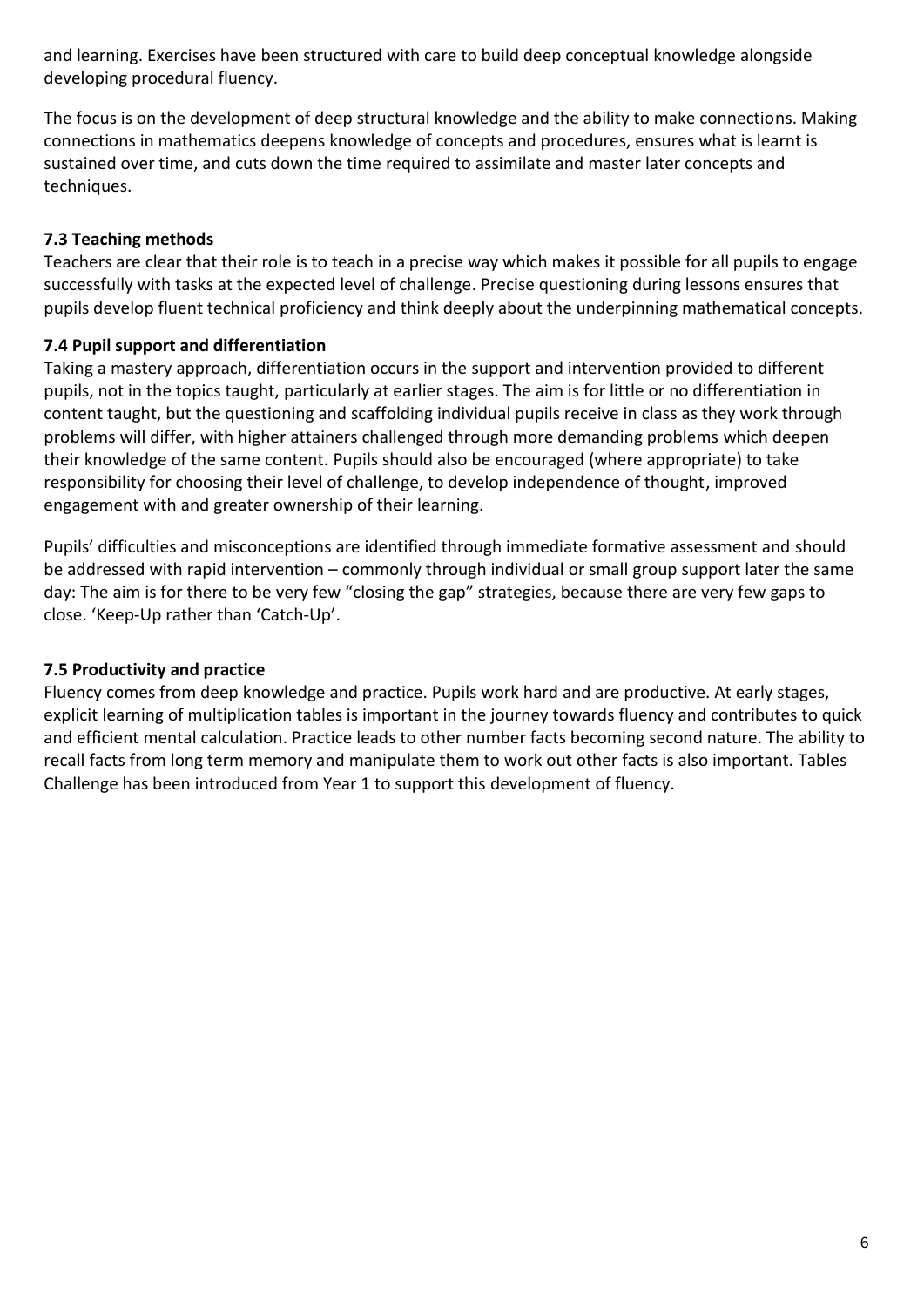#### **8. ORGANISATION OF TEACHING AND LEARNING**

- The Early Learning Goals have been adopted for children at the foundation stage. At this stage pupils experience some mathematics on a daily basis. This early introduction to mathematics will generally be undertaken orally and often in the context of a class theme, e.g. a particular story. Wherever possible, opportunities for mathematics are exploited such as when taking the register.
- The school has adopted the National Numeracy Strategy and in key stages 1 and 2 every child takes part in a daily numeracy lesson.
- The skills acquired in the numeracy lesson are applied across the curriculum.

Mathematics lessons normally take place each morning. Each lesson lasts between 45 and 60 minutes and may consist of the oral and mental starter, the main teaching activity, and the plenary, but may also follow a more episodic format to allow more mathematical discussion, reasoning and problem solving. Teachers spend as much time as possible in direct teaching and questioning of the whole class, a group of pupils, or individuals.

For a large proportion of the lesson children will be taught as a whole class with the teacher using a range of questions to develop mathematical thinking. Teaching strategies will be varied and will encourage a high level of interaction. Teachers place strong emphasis on the development of mental calculation skills. Children are asked to explain their methods and to check for reasonableness. There is also strong emphasis on the development of mathematical vocabulary. Key words are displayed and teachers ensure that they model the correct use of mathematical words.

Teachers value pupils' oral contributions and create an ethos in which all children feel they can contribute. Activities are planned to encourage the full and active participation of all pupils and teachers differentiate tasks (using the PRACTICE, EXTENSION, CHALLENGE format where appropriate) during the main part of the lesson in order to meet the needs of all abilities. Children normally sit in ability groups to enable focused teaching to one group during pupil activities.

At Key Stage 2 children we are moving away from ability based grouping into whole class teaching. Years 5 and 6 have made this shift (Sept 17) with Years 3 and 4 due to make this shift in the summer term (April 17). We are flexible with the grouping within the classes – sometimes working in more ability based groups, sometimes in learning partners or near ability partners. We continue to use a 2 45 minute session approach on a Friday in Years 5 and 6 to both make up the maths lesson time lost to BIG writing on a Thursday and to give an opportunity to develop open ended investigations, cross curricular work and engage in more talk-led mathematics (e.g. Beam Maths Buzz)

# **9. HOMEWORK**

We recognise the importance of making links between home and school and encourage parental involvement with the learning of mathematics through parents' evenings, maths workshops and assemblies. Homework can provide opportunities for children

- to practise and consolidate their skills and knowledge,
- to develop and extend their techniques and strategies, and
- to share their mathematical work with their family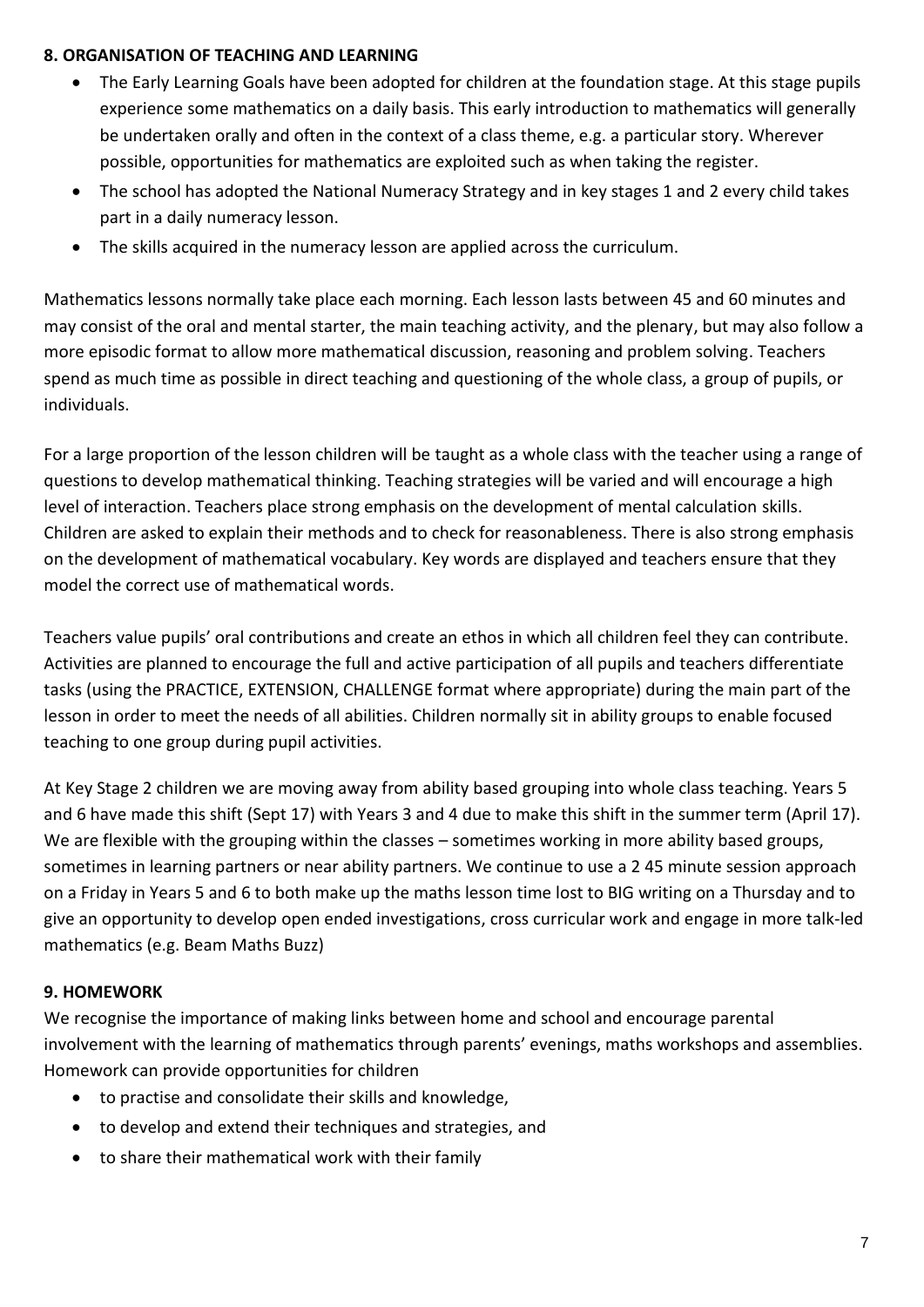• to prepare for their future learning.

Homework activities will usually be short and focused and may help to form the basis of assessment, some tasks will be paper based and some set through online learning platforms such as 'Mathletics' and 'Skoolbo'. Frequency for maths homework:

KS1: as appropriate to link with class work

KS2: Year 3 and Year 4: once a week

Year 5 and Year 6: once a week

\*Please also see homework policy

# **10. THE ENVIRONMENT**

The school aims to provide a mathematically stimulating environment:

- through displays that promote mathematical thinking and discussion
- through displays of pupils' work that celebrate achievement
- by providing a good range of resources for teacher and pupil use.

In every classroom, resources such as number lines, hundred square, place value charts and multiplication squares are displayed as appropriate and used as resources for whole class or individual work, for children to become confident in their use and understanding of the number system. Display has a vital role in the teaching and learning of mathematics and we aim to provide a mathematically stimulating environment. Every class will have a mathematics display board that can be used to display a range of resources/work that will support and stimulate children's mathematical thinking and celebrate achievement.

# **11. CURRICULUM PLANNING**

# **Medium Term plans**

- Teachers adapt the '*White Rose Maths Hub'* sample medium-term plans to meet the needs of their pupils. These plans give examples of fluency, reasoning and problem solving activities that can be used and adapted.
- Using these plans as a guide, and using information from assessment of pupil progress, teachers add **W.A.L.Ts** and **Success Criteria** and **Key Questions** in the white boxes at the top of their (as yet incomplete) daily plans to serve as half termly medium term plans. These will be working documents and adapted to suit the needs of the children over time.
- Teachers up-date concepts that are taught/achieved using target tracker

# **Weekly planning**

- Using the agreed format for weekly planning, teachers write plans for their numeracy lessons
- Teachers teaching the phase same year group plan and evaluate together at a weekly meeting.
- Teachers make amendments to plans according to their on-going assessments of pupil progress.
- Teachers evaluate their weekly planning, adapting future plans where needed, making notes for example, on next steps required for groups or individuals
- Planning clearly shows which group the teacher and/or T.A will be focusing on each day, which group will be supported by the teaching assistant and how they will be supported.

# **Differentiation**

In general, teachers plan a core activity for the majority of pupils and adjust the activity to make it appropriate for more able and less able pupils by the use of:

The 'Practise', 'Extension' and 'Challenge' format of question setting.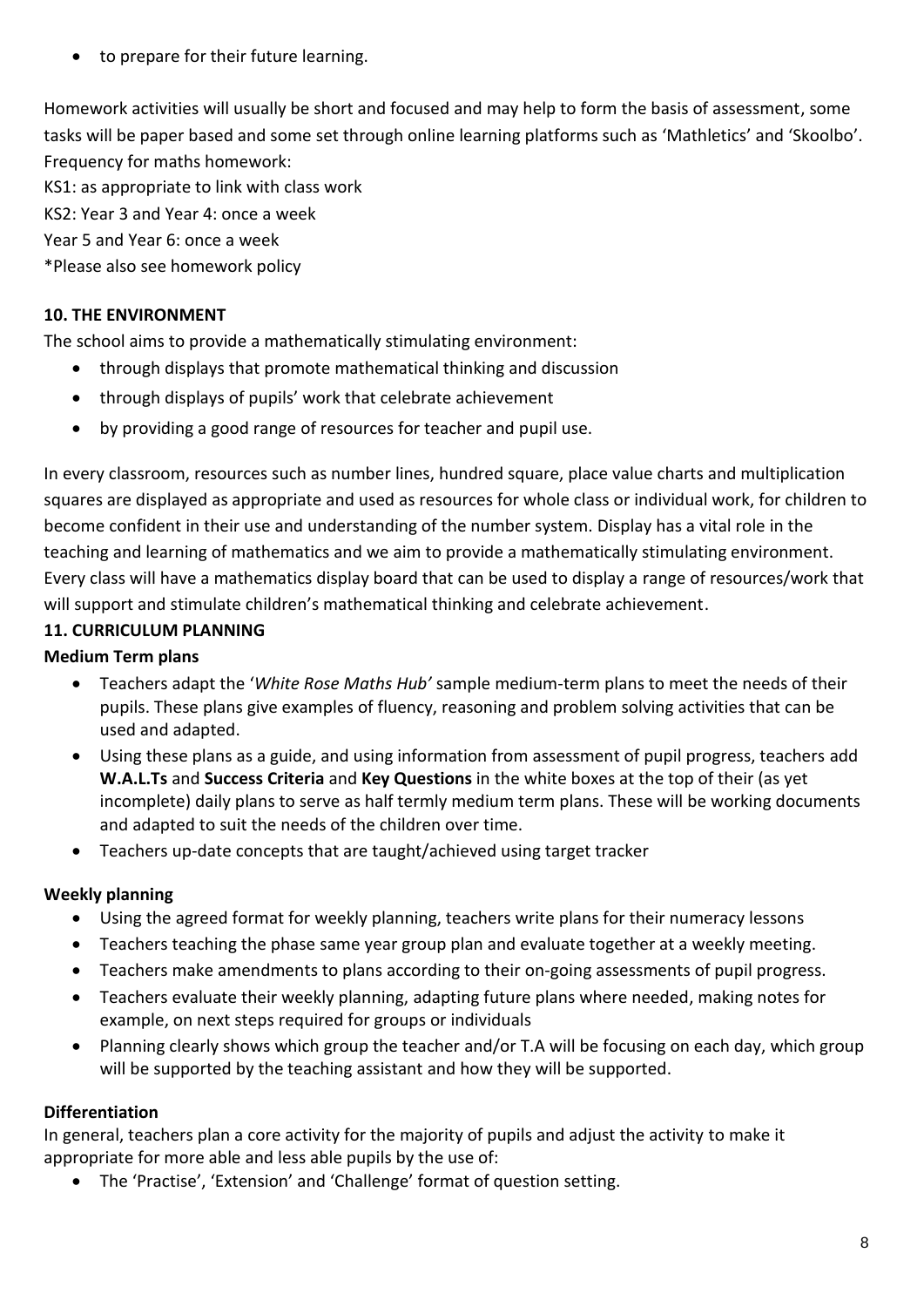- Aim for 'low entry, but high ceiling' activities to include all learners
- Specific and targeted use teaching assistants to support learning
- additional resources
- targeted questioning
- open ended questions.

#### **12. INFORMATION AND COMMUNICATION TECHNOLOGY**

ICT will be used in various ways to support teaching and motivate children's learning. ICT will involve the computer, calculators, and audio-visual aids. They will however only be used in a daily mathematics lesson when it is the most efficient and effective way of meeting the lesson objectives.

# **13. ASSESSMENT**

Assessment is regarded as an integral part of teaching and learning and is a continuous process. Assessment is carried out:

- orally through questioning
- by observation of children at work
- marking of children's work
- through planned assessment activities linked to the key objectives
- Informal assessment takes place continuously and teachers regularly up-date individual achievements using target tracker.
- Teachers and teaching assistants use their planning sheets to note/record attainment observed in lessons.
- We use Rising Stars half termly progress tests (mini-SATs style)to assess progress and inform future learning needs.
- QCA optional tests are used in years 3, 4 and 5. We also make use the termly assessment material that supports the ' White Rose Maths Hub' planning as an assessment tool
- Teachers compare children's work with the examples in QCA/ NNS booklet "Standards in Mathematics exemplification of key learning objectives from reception to year 6" We also take part in internal and external moderation activities (e.g. future zone)
- Target Tracker is used to record and track children's progress against key objectives.

# **13.1 Marking of written work**

All work is marked – this may involve peer marking (and support) or personal marking in whole class feedback as well as marking by the class teacher.

Written feedback provides pupils with guidance on how to improve their work, it will also set challenges for children to respond to.

See **Marking Policy** for further details.

# **13.2 Record-keeping**

- Children's attainment in the key objectives is recorded on target tracker.
- Teachers record the terms when key objectives are achieved.
- Termly overviews (Maths Hub) are highlighted to indicate coverage of whole class or groups.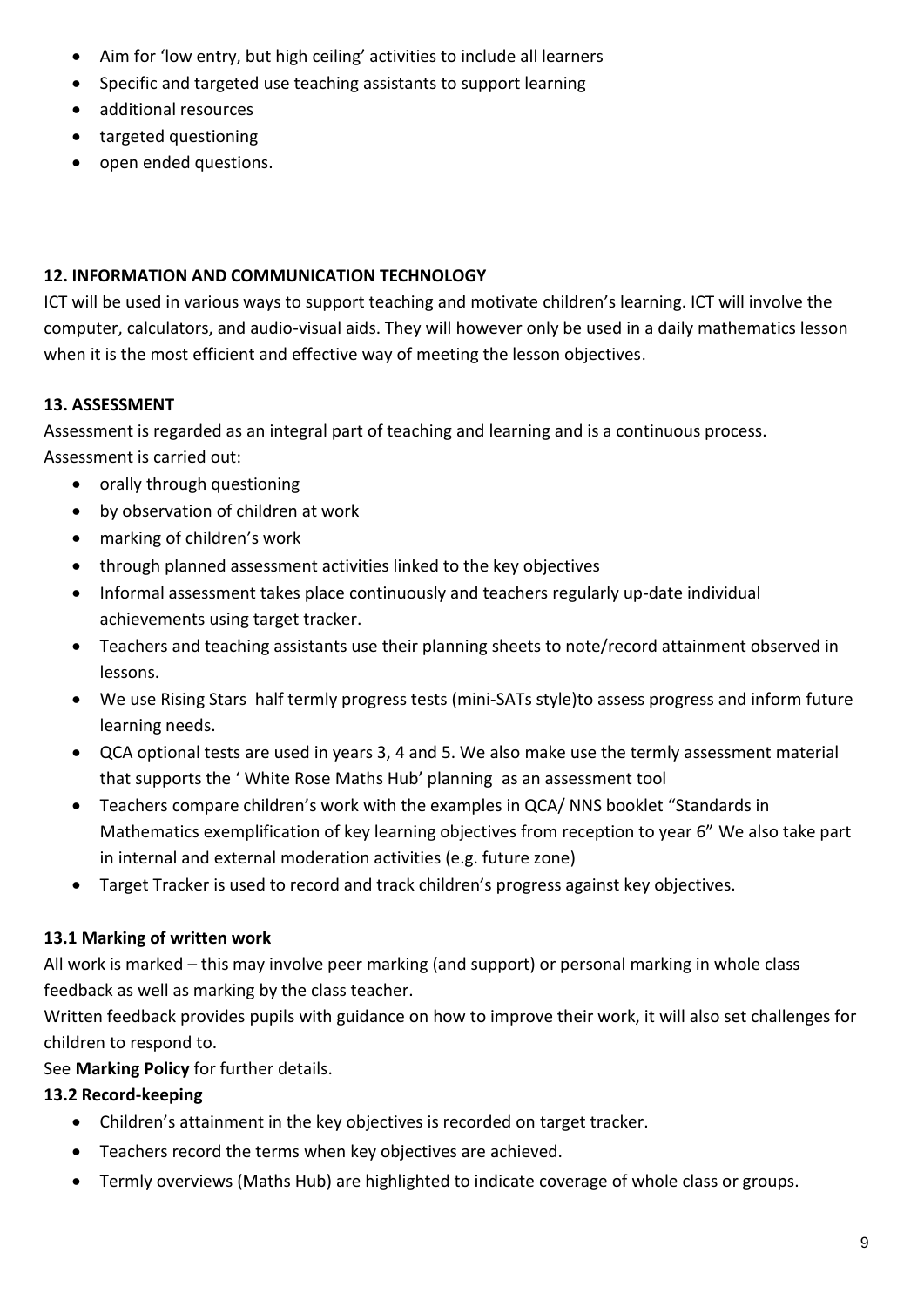#### **13.3 Target setting**

- Analysis of children's performance in class and assessments (tests) helps the school to identify and set curricular targets for groups of pupils.
- School targets are set for pupil attainment for the end of Key Stage.
- QCA optional tests and Maths Hub Assessment materials are used to help set end of Key Stage targets.

#### **13.4 Reporting Procedures**

Annual reports to parents include comments on:

- Pupil progress, knowledge and understanding
- Pupil effort and attitude
- Targets that need to be worked on
- Pupil strengths and weaknesses

#### **14. MANAGEMENT OF MATHEMATICS**

#### **14.1 Role of the Headteacher**

- Lead, manage and monitor the implementation of the Strategy, including monitoring teaching plans and the quality of teaching in classrooms
- With the governor, keep the governing body informed about the progress of the Strategy
- Ensure that mathematics remains a high profile in the school's development work
- Deploy support staff to maximise support for the Strategy

#### **14.2 Role of the co-ordinator**

The mathematics manager is responsible for co-ordinating mathematics through the school. Co-ordinators are expected to:

- Teach demonstration lessons
- Ensure teachers are familiar with the Framework and help them to plan lessons
- Lead by example in the way they teach in their own classrooms
- Prepare, organise and lead INSET, with the support of the headteacher
- Support the headteacher in carrying out an annual audit and action plan with staff and governors
- Work co-operatively with the SENCO in providing advice and support for staff
- Observe colleagues teaching from time to time, with a view to identifying the support they need
- Attend INSET provided by LEA maths consultants and advisors
- Work alongside the headteacher in planning, organising and leading events for parents about the Strategy and mathematics
- Discuss regularly with the headteacher and maths governor the progress of implementing the Strategy in the school.

# **14.3 Role of the class teacher**